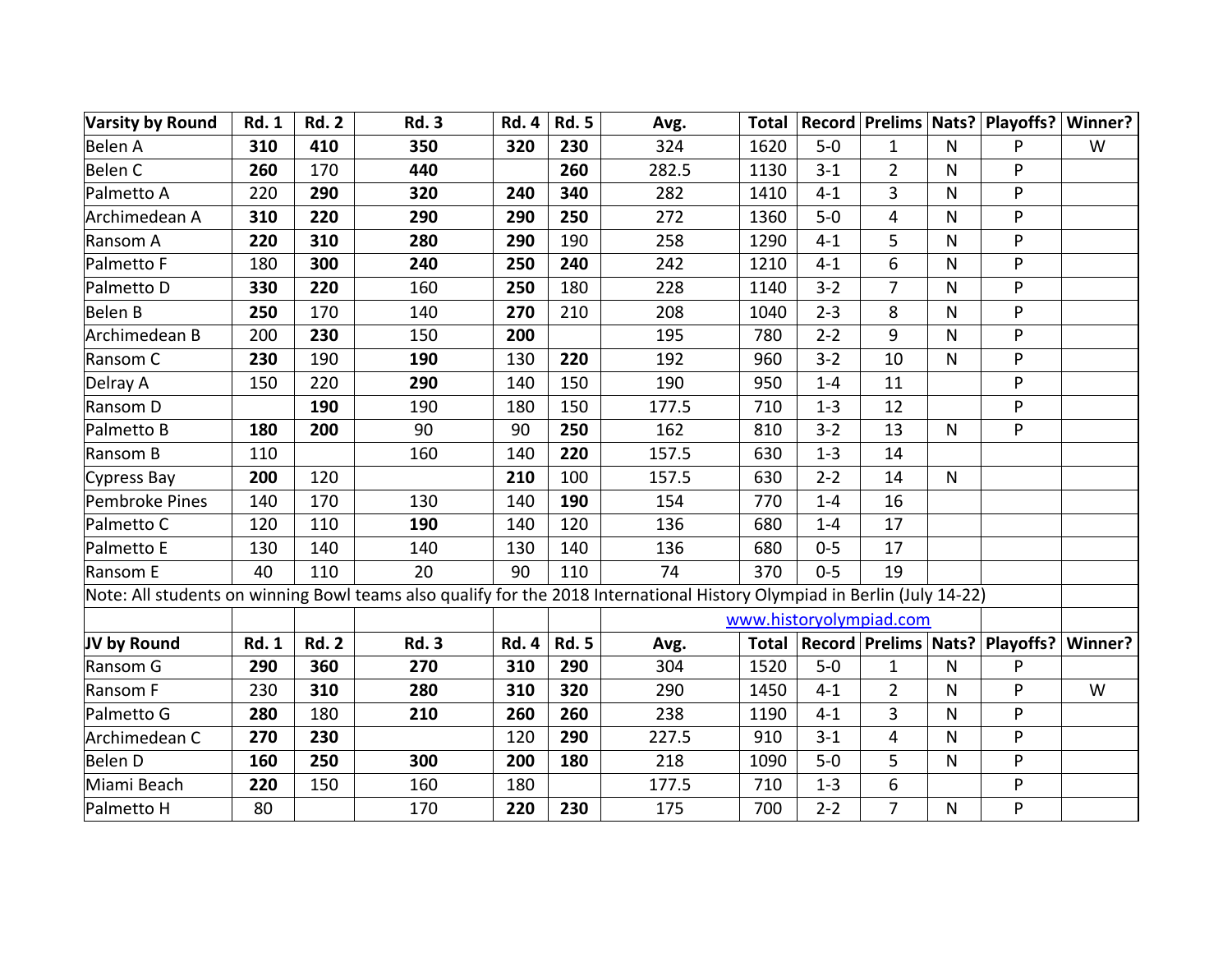| Palmetto I                                                                                                               | 130           | 140 | 240            | 190    | 120 | 164            | 820           | $2 - 3$ | 8  | P |  |
|--------------------------------------------------------------------------------------------------------------------------|---------------|-----|----------------|--------|-----|----------------|---------------|---------|----|---|--|
| Delray B                                                                                                                 | 150           | 160 | 170            | 80     | 90  | 130            | 650           | $2 - 3$ | 9  |   |  |
| Doral B                                                                                                                  | 140           | 150 | 170            | 100    | 50  | 122            | 610           | $2 - 3$ | 10 |   |  |
| Doral A                                                                                                                  | 120           | 100 | 110            |        | 90  | 105            | 420           | $0 - 4$ | 11 |   |  |
| Palmetto J                                                                                                               | 110           | 120 | 70             | 80     | 70  | 90             | 450           | $0 - 5$ | 12 |   |  |
| Palmetto K                                                                                                               |               | 80  | 100            | 80     | 80  | 85             | 340           | $0 - 4$ | 13 |   |  |
| Note: All students on winning Bowl teams also qualify for the 2018 International History Olympiad in Berlin (July 14-22) |               |     |                |        |     |                |               |         |    |   |  |
| www.historyolympiad.com                                                                                                  |               |     |                |        |     |                |               |         |    |   |  |
| <b>Team Matchups</b>                                                                                                     |               |     |                |        |     |                |               |         |    |   |  |
| Round 1                                                                                                                  | <b>Scores</b> |     | <b>Round 2</b> | Scores |     | <b>Round 3</b> | <b>Scores</b> |         |    |   |  |
| Palmetto G                                                                                                               | 280           |     | Archimedean B  | 230    |     | Ransom C       | 190           |         |    |   |  |
| Palmetto H                                                                                                               | 80            |     | Delray A       | 220    |     | Ransom B       | 160           |         |    |   |  |
|                                                                                                                          |               |     |                |        |     |                |               |         |    |   |  |
| Palmetto B                                                                                                               | 180           |     | Archimedean A  | 220    |     | Delray A       | 290           |         |    |   |  |
| Pembroke Pines                                                                                                           | 140           |     | Belen C        | 170    |     | Palmetto E     | 140           |         |    |   |  |
|                                                                                                                          |               |     |                |        |     |                |               |         |    |   |  |
| Ransom G                                                                                                                 | 290           |     | Delray B       | 160    |     | Palmetto F     | 240           |         |    |   |  |
| Palmetto J                                                                                                               | 110           |     | Palmetto I     | 140    |     | Pembroke Pines | 130           |         |    |   |  |
|                                                                                                                          |               |     |                |        |     |                |               |         |    |   |  |
| Palmetto D                                                                                                               | 330           |     | Belen A        | 410    |     | <b>Belen A</b> | 350           |         |    |   |  |
| Ransom E                                                                                                                 | 40            |     | Cypress Bay    | 120    |     | Archimedean B  | 150           |         |    |   |  |
|                                                                                                                          |               |     |                |        |     |                |               |         |    |   |  |
| Archimedean C                                                                                                            | 270           |     | Ransom D       | 190    |     | Archimedean A  | 290           |         |    |   |  |
| Ransom F                                                                                                                 | 230           |     | Pembroke Pines | 170    |     | <b>Belen B</b> | 140           |         |    |   |  |
|                                                                                                                          |               |     |                |        |     |                |               |         |    |   |  |
| Ransom C                                                                                                                 | 230           |     | Ransom A       | 310    |     | <b>Belen C</b> | 440           |         |    |   |  |
| Palmetto E                                                                                                               | 130           |     | Palmetto E     | 140    |     | Ransom E       | 20            |         |    |   |  |
|                                                                                                                          |               |     |                |        |     |                |               |         |    |   |  |
| Cypress Bay                                                                                                              | 200           |     | Palmetto A     | 290    |     | Doral B        | 170           |         |    |   |  |
| Delray A                                                                                                                 | 150           |     | Belen B        | 170    |     | Palmetto K     | 100           |         |    |   |  |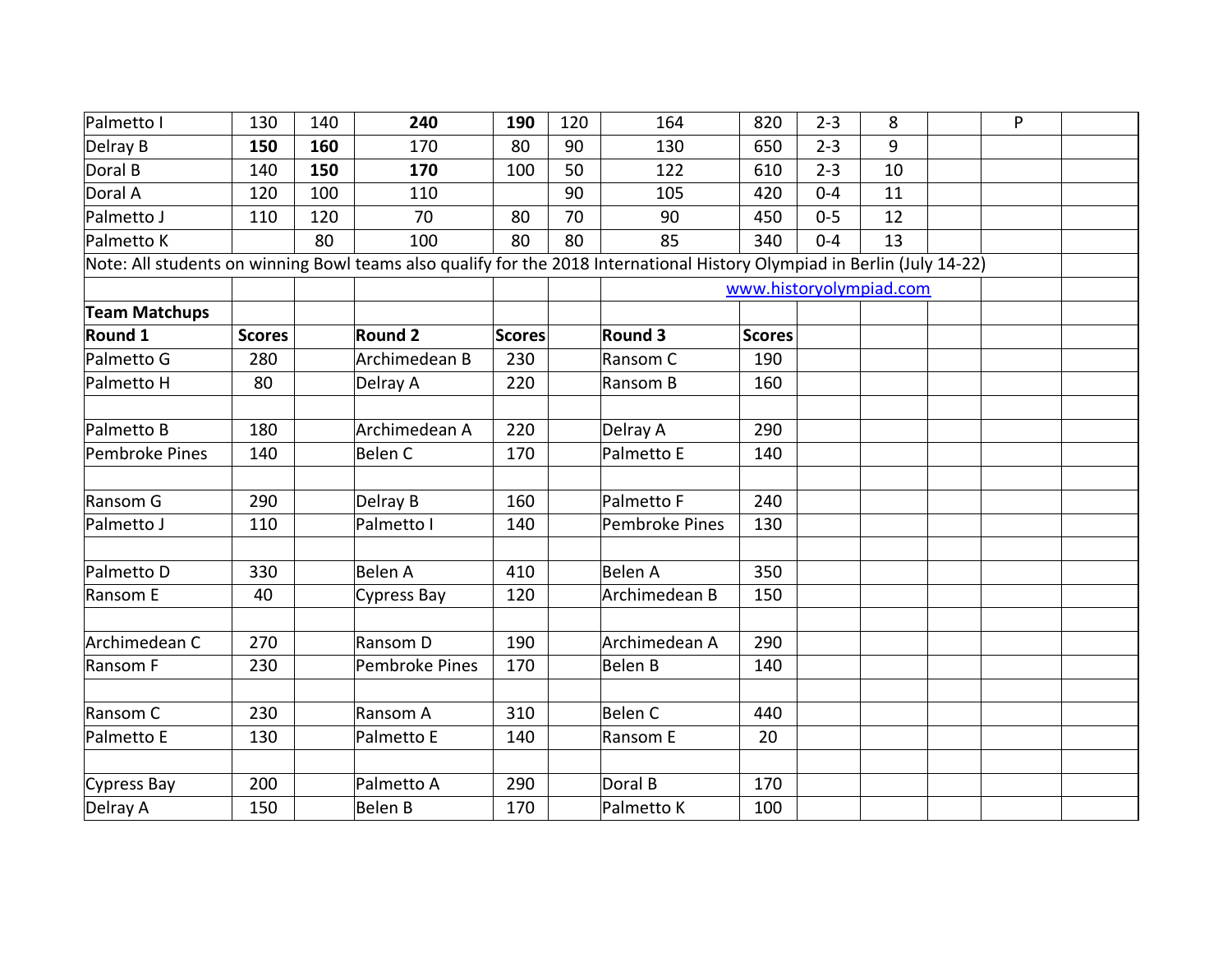| Ransom A       | 220           | Palmetto F     | 300    | Palmetto C  | 190TB |  |  |
|----------------|---------------|----------------|--------|-------------|-------|--|--|
| Archimedean B  | 200           | Ransom E       | 110    | Ransom D    | 190   |  |  |
|                |               |                |        |             |       |  |  |
| Archimedean A  | 310           | Palmetto B     | 200    | Palmetto A  | 320   |  |  |
| Ransom B       | 110           | Palmetto C     | 110    | Palmetto B  | 90    |  |  |
| <b>Belen D</b> | 160           | Palmetto D     | 220    | Palmetto G  | 210   |  |  |
| Doral A        | 120           | Ransom C       | 190    | Doral A     | 110   |  |  |
| <b>Belen C</b> | 260           | Ransom F       | 310    | Belen D     | 300   |  |  |
| Palmetto A     | 220           | Doral A        | 100    |             |       |  |  |
|                |               |                |        | Delray B    | 170   |  |  |
| Delray B       | 150           | Doral B        | 150    | Ransom F    | 280   |  |  |
| Doral B        | 140           | Palmetto J     | 120    | Miami Beach | 160   |  |  |
|                |               |                |        |             |       |  |  |
| Belen A        | 310           | Ransom G       | 360    | Palmetto I  | 240   |  |  |
| Palmetto F     | 180           | Palmetto K     | 80     | Palmetto J  | 70    |  |  |
| Miami Beach    | 220           | Archimedean C  | 230    | Ransom G    | 270   |  |  |
| Palmetto I     | 130           | Palmetto G     | 180    | Palmetto H  | 170   |  |  |
|                |               |                |        |             |       |  |  |
| Belen B        | 250           | Belen D        | 250    | Ransom A    | 280   |  |  |
| Palmetto C     | 120           | Miami Beach    | 150    | Palmetto D  | 160   |  |  |
| Round 4        | <b>Scores</b> | Round 5        | Scores |             |       |  |  |
| Archimedean A  | 290           | Pembroke Pines | 190    |             |       |  |  |
| Palmetto B     | 90            | Palmetto E     | 140    |             |       |  |  |
|                |               |                |        |             |       |  |  |
|                |               |                |        |             |       |  |  |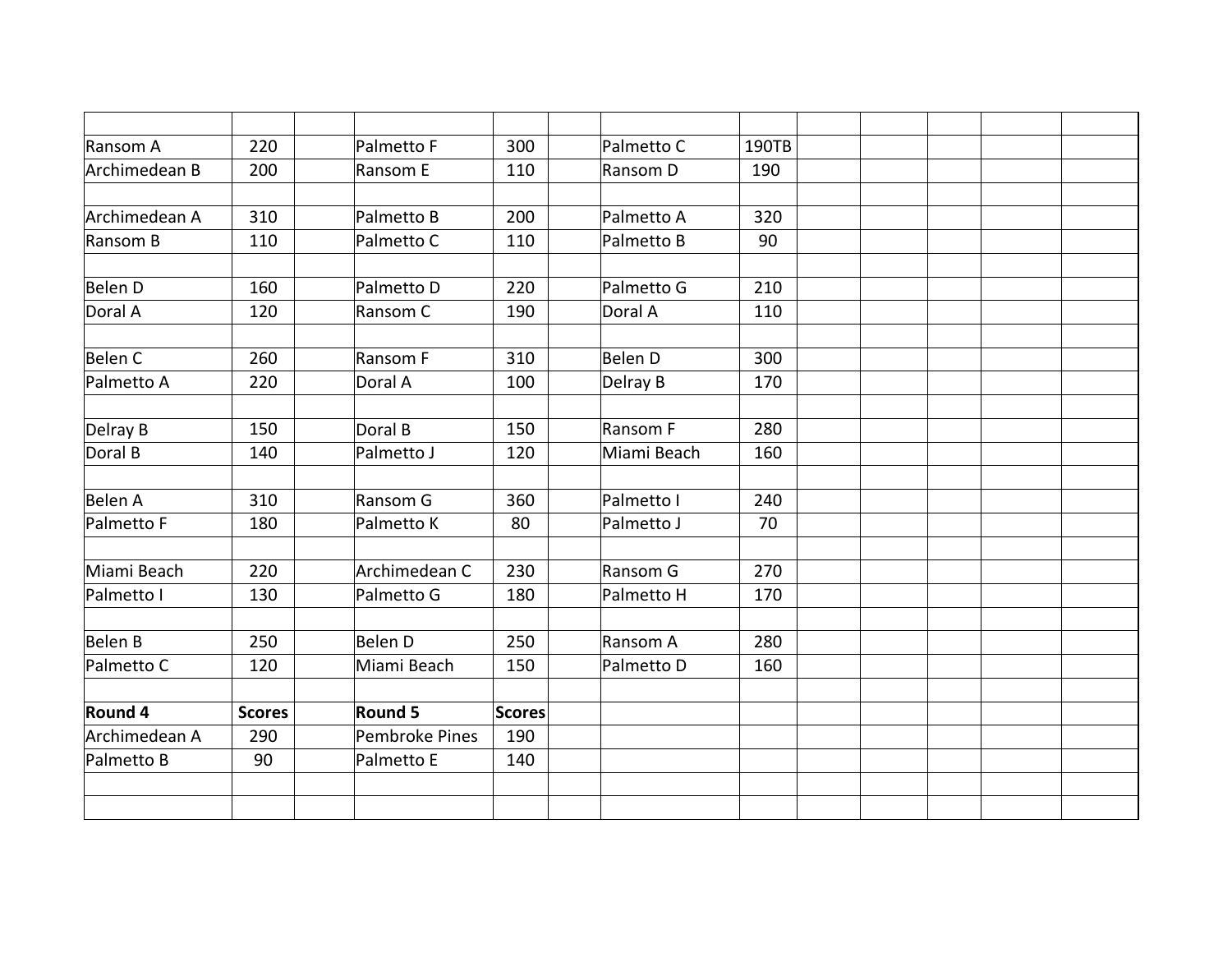| Palmetto H     | 220 | Belen D       | 180 |  |  |  |  |  |
|----------------|-----|---------------|-----|--|--|--|--|--|
| Doral B        | 100 | Palmetto K    | 80  |  |  |  |  |  |
|                |     |               |     |  |  |  |  |  |
| Belen B        | 270 | Palmetto B    | 250 |  |  |  |  |  |
| Ransom E       | 90  | Ransom E      | 110 |  |  |  |  |  |
|                |     |               |     |  |  |  |  |  |
| Archimedean B  | 200 | Archimedean C | 290 |  |  |  |  |  |
| Pembroke Pines | 140 | Doral B       | 50  |  |  |  |  |  |
|                |     |               |     |  |  |  |  |  |
| Belen D        | 200 | Ransom C      | 220 |  |  |  |  |  |
| Palmetto J     | 80  | Belen B       | 210 |  |  |  |  |  |
|                |     |               |     |  |  |  |  |  |
| Ransom A       | 290 | Belen A       | 230 |  |  |  |  |  |
| Ransom B       | 140 | Palmetto D    | 180 |  |  |  |  |  |
|                |     |               |     |  |  |  |  |  |
| Belen A        | 320 | Ransom B      | 220 |  |  |  |  |  |
| Palmetto E     | 130 | Delray A      | 150 |  |  |  |  |  |
|                |     |               |     |  |  |  |  |  |
| Palmetto D     | 250 | Ransom G      | 290 |  |  |  |  |  |
| Delray A       | 140 | Doral A       | 90  |  |  |  |  |  |
|                |     |               |     |  |  |  |  |  |
| Ransom G       | 310 | Belen C       | 260 |  |  |  |  |  |
| Archimedean C  | 120 | Ransom A      | 190 |  |  |  |  |  |
|                |     |               |     |  |  |  |  |  |
| Palmetto I     | 190 | Palmetto H    | 230 |  |  |  |  |  |
| Palmetto K     | 80  | Palmetto I    | 120 |  |  |  |  |  |
| Palmetto F     | 250 | Archimedean A | 250 |  |  |  |  |  |
|                |     |               |     |  |  |  |  |  |
| Ransom C       | 130 | Ransom D      | 150 |  |  |  |  |  |
|                |     |               |     |  |  |  |  |  |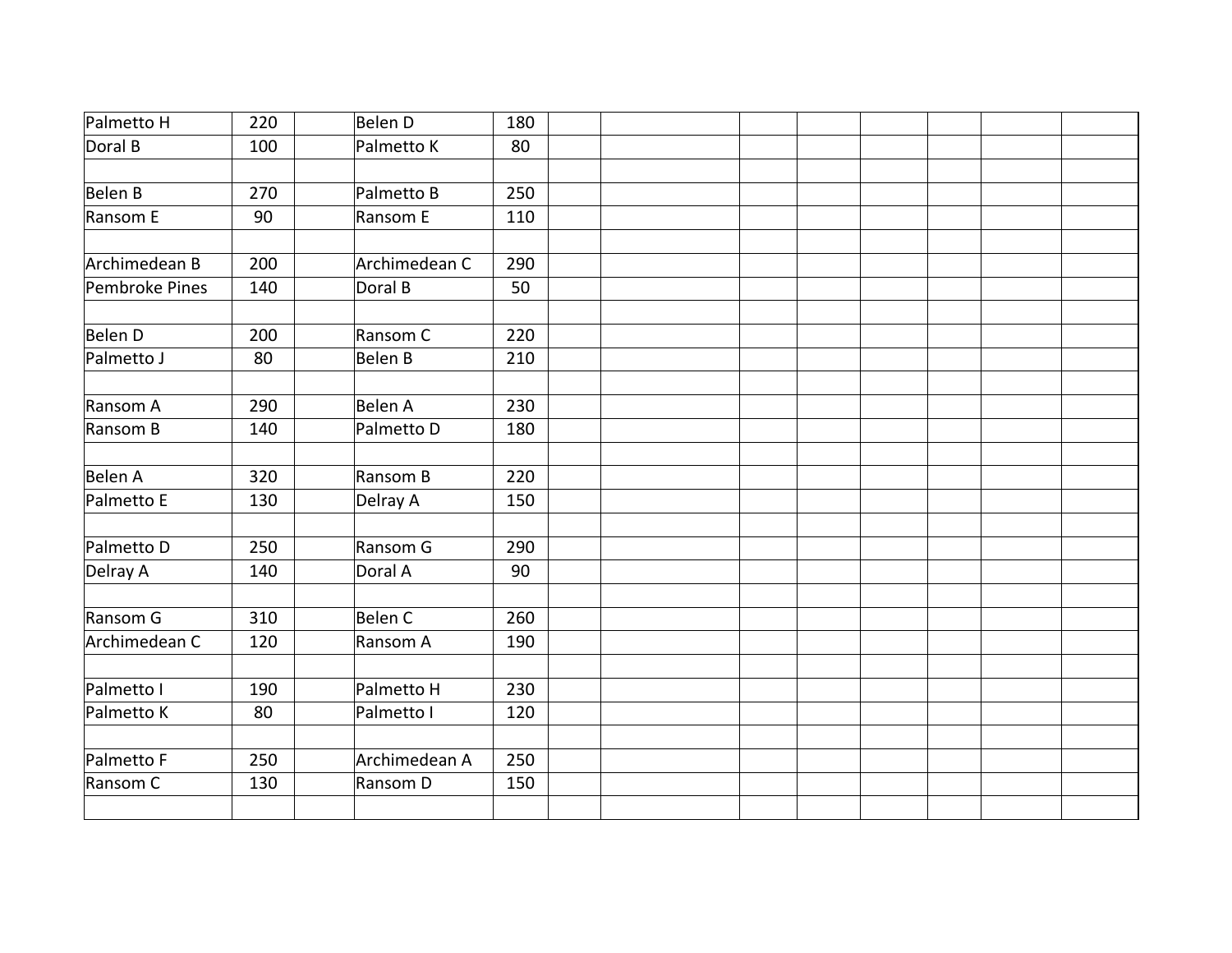| Palmetto A          | 240             |                 | Ransom F        | 320             |            |  |  |  |  |
|---------------------|-----------------|-----------------|-----------------|-----------------|------------|--|--|--|--|
| Ransom D            | 180             |                 | Palmetto J      | 70              |            |  |  |  |  |
|                     |                 |                 |                 |                 |            |  |  |  |  |
| Palmetto G          | 260             |                 | Palmetto G      | 260             |            |  |  |  |  |
| Miami Beach         | 180             |                 | Delray B        | 90              |            |  |  |  |  |
|                     |                 |                 |                 |                 |            |  |  |  |  |
| Ransom F            | 310             |                 | Palmetto A      | 340             |            |  |  |  |  |
| Delray B            | 80              |                 | Cypress Bay     | 100             |            |  |  |  |  |
| Cypress Bay         | 210             |                 | Palmetto F      | 240             |            |  |  |  |  |
| Palmetto C          | 140             |                 | Palmetto C      | 120             |            |  |  |  |  |
|                     |                 |                 |                 |                 |            |  |  |  |  |
| <b>Final Rounds</b> |                 |                 |                 |                 |            |  |  |  |  |
| Octofinal 1         | 1 <sup>st</sup> | 2 <sub>nd</sub> | 3 <sup>rd</sup> | 4 <sup>th</sup> | <b>Tot</b> |  |  |  |  |
| Ransom A (5)        | 50              | 60              | 60              | 20              | 190        |  |  |  |  |
| Ransom D (12)       | 10              | 10              | 40              | 10              | 70         |  |  |  |  |
| <b>Octofinal 2</b>  | 1 <sup>st</sup> | 2 <sub>nd</sub> | 3 <sup>rd</sup> | 4 <sup>th</sup> | <b>Tot</b> |  |  |  |  |
| Palmetto F (6)      | 30              | 40              | 40              | 50              | 160        |  |  |  |  |
| Delray A (11)       | 20              | 50              | 20              | 20              | 110        |  |  |  |  |
|                     |                 |                 |                 |                 |            |  |  |  |  |
| Octofinal 3         | 1 <sup>st</sup> | 2 <sup>nd</sup> | 3 <sup>rd</sup> | 4 <sup>th</sup> | <b>Tot</b> |  |  |  |  |
| Palmetto D(7)       | 40              | 50              | 70              | 30              | 190        |  |  |  |  |
| Ransom C (10)       | 10              | 30              | 40              | 30              | 110        |  |  |  |  |
|                     |                 |                 |                 |                 |            |  |  |  |  |
| Octofinal 4         | 1 <sup>st</sup> | 2 <sub>nd</sub> | 3 <sup>rd</sup> | 4 <sup>th</sup> | <b>Tot</b> |  |  |  |  |
| Belen B (8)         | 30              | 50              | 50              | 60              | 190        |  |  |  |  |
| Archimedean B (9)   | 50              | 40              | 30              | 60              | 180        |  |  |  |  |
|                     |                 |                 |                 |                 |            |  |  |  |  |
|                     |                 |                 |                 |                 |            |  |  |  |  |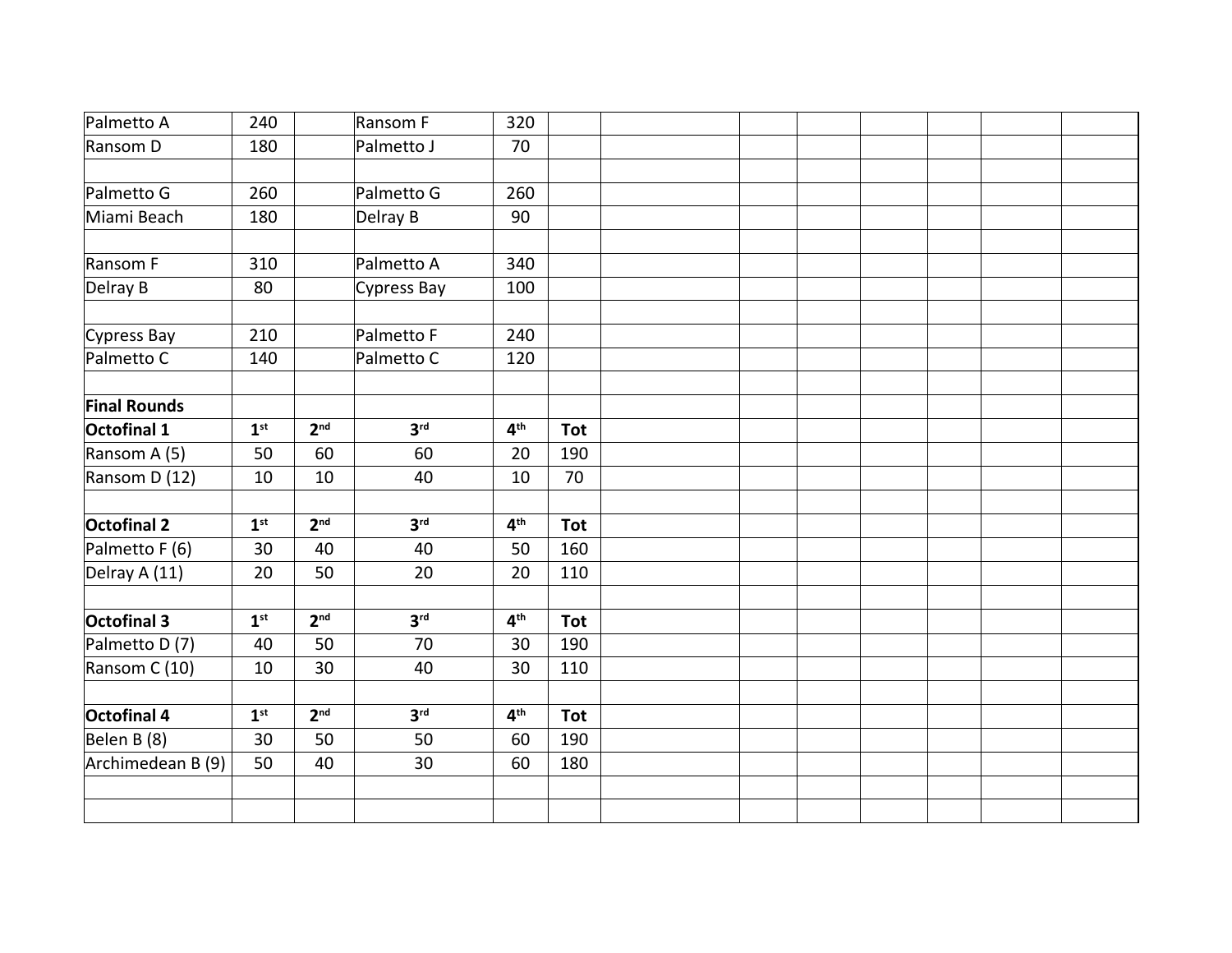| Quarterfinal 1    | 1 <sup>st</sup> | 2 <sup>nd</sup> | 3 <sup>rd</sup> | 4 <sup>th</sup> | <b>Tot</b> |  |  |  |  |
|-------------------|-----------------|-----------------|-----------------|-----------------|------------|--|--|--|--|
| Belen A (1)       | 70              | 70              | 80              | 30              | 250        |  |  |  |  |
| Belen B (8)       | 20              | 20              | 30              | 80              | 160        |  |  |  |  |
|                   |                 |                 |                 |                 |            |  |  |  |  |
| Quarterfinal 2    | 1 <sup>st</sup> | 2 <sup>nd</sup> | 3 <sup>rd</sup> | 4 <sup>th</sup> | <b>Tot</b> |  |  |  |  |
| Belen C (2)       | 40              | 60              | 70              | 60              | 230        |  |  |  |  |
| Palmetto D(7)     | 60              | 60              | 30              | 60              | 210        |  |  |  |  |
|                   |                 |                 |                 |                 |            |  |  |  |  |
| Quarterfinal 3    | 1 <sup>st</sup> | 2 <sub>nd</sub> | 3 <sup>rd</sup> | 4 <sup>th</sup> | <b>Tot</b> |  |  |  |  |
| Palmetto A (3)    | 80              | 90              | 80              | 80              | 330        |  |  |  |  |
| Palmetto F (6)    | 10              | 10              | 20              | 30              | 70         |  |  |  |  |
|                   |                 |                 |                 |                 |            |  |  |  |  |
| Quarterfinal 4    | 1 <sup>st</sup> | 2 <sup>nd</sup> | 3 <sup>rd</sup> | 4 <sup>th</sup> | <b>Tot</b> |  |  |  |  |
| Archimedean A (4) | 50              | 50              | 50              | 60              | 210        |  |  |  |  |
| Ransom A (5)      | 50              | 50              | 40              | 50              | 190        |  |  |  |  |
|                   |                 |                 |                 |                 |            |  |  |  |  |
| Semifinal 1       | 1 <sup>st</sup> | 2 <sup>nd</sup> | 3 <sup>rd</sup> | 4 <sup>th</sup> | <b>Tot</b> |  |  |  |  |
| Belen A (1)       | 60              | 70              | 70              | 20              | 220        |  |  |  |  |
| Archimedean A (4) | 20              | 30              | 30              | 60              | 140        |  |  |  |  |
|                   |                 |                 |                 |                 |            |  |  |  |  |
| Semifinal 2       | 1 <sup>st</sup> | 2 <sup>nd</sup> | 3 <sup>rd</sup> | 4 <sup>th</sup> | <b>Tot</b> |  |  |  |  |
| Palmetto A (3)    | 40              | 70              | 80              | 60              | 250        |  |  |  |  |
| Belen C (2)       | 30              | 10              | 70              | 10              | 120        |  |  |  |  |
|                   |                 |                 |                 |                 |            |  |  |  |  |
| Final             | 1 <sup>st</sup> | 2 <sup>nd</sup> | 3 <sup>rd</sup> | 4 <sup>th</sup> | <b>Tot</b> |  |  |  |  |
| Belen A (1)       | 30              | 50              | 70              | 60              | 210        |  |  |  |  |
| Palmetto A (3)    | 20              | 40              | 50              | 20              | 130        |  |  |  |  |
|                   |                 |                 |                 |                 |            |  |  |  |  |
|                   |                 |                 |                 |                 |            |  |  |  |  |
|                   |                 |                 |                 |                 |            |  |  |  |  |